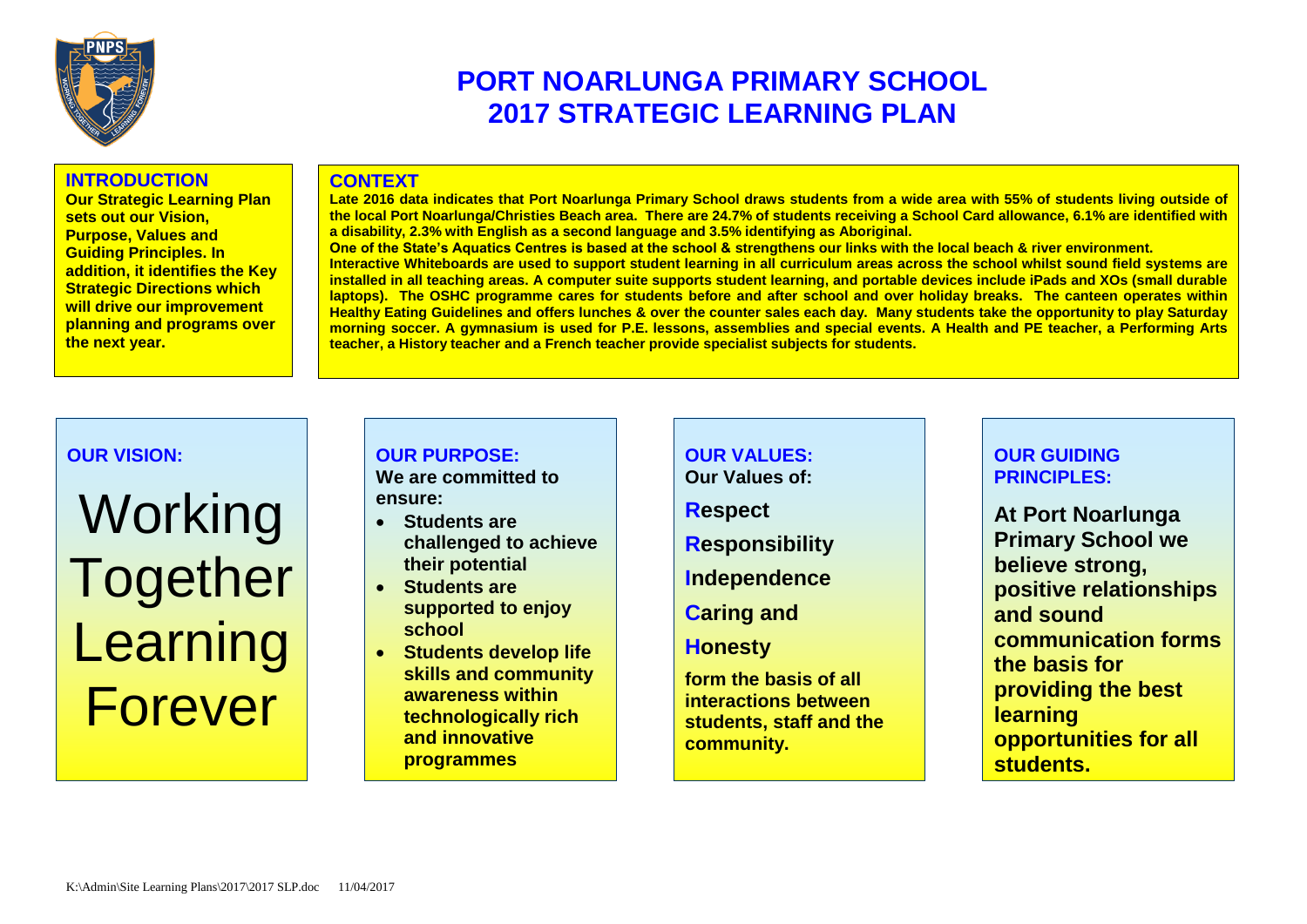

#### **Key (STRATEGIC) Direction 1**

**WHAT DO WE WANT FOR OUR STUDENTS?**

**WHAT WILL WE SEE HAPPENING FOR STUDENTS AS A RESULT?**

**All students maximise learning opportunities to achieve their potential**

#### **INTENDED OUTCOMES:**

- **Students demonstrate learning in a variety of ways, including the use of ICT**
- **Students are challenged to achieve high standards**
- **Individual students are identified and monitored to ensure they achieve their full potential**

## **PORT NOARLUNGA PRIMARY SCHOOL 2017 KEY (STRATEGIC) DIRECTIONS**

**(Where we are heading?)**

#### **Key (STRATEGIC) Direction 2**

**Students feel safe and confident within a positive and caring environment.**

#### **INTENDED OUTCOMES:**

- **Students adapt to change with resilience and optimism.**
- **Students understand and apply our school values and restorative practices**
- **Students take pride in their achievements and their school**

#### **Key (STRATEGIC) Direction 3**

**Port Noarlunga Primary School is the school of first choice for its community.**

#### **INTENDED OUTCOMES:**

- **Students learn in a stimulating environment.**
- **Students, staff and families are strong advocates for Port Noarlunga Primary School.**
- **Children engage in positive transition through strong links with kindergartens.**